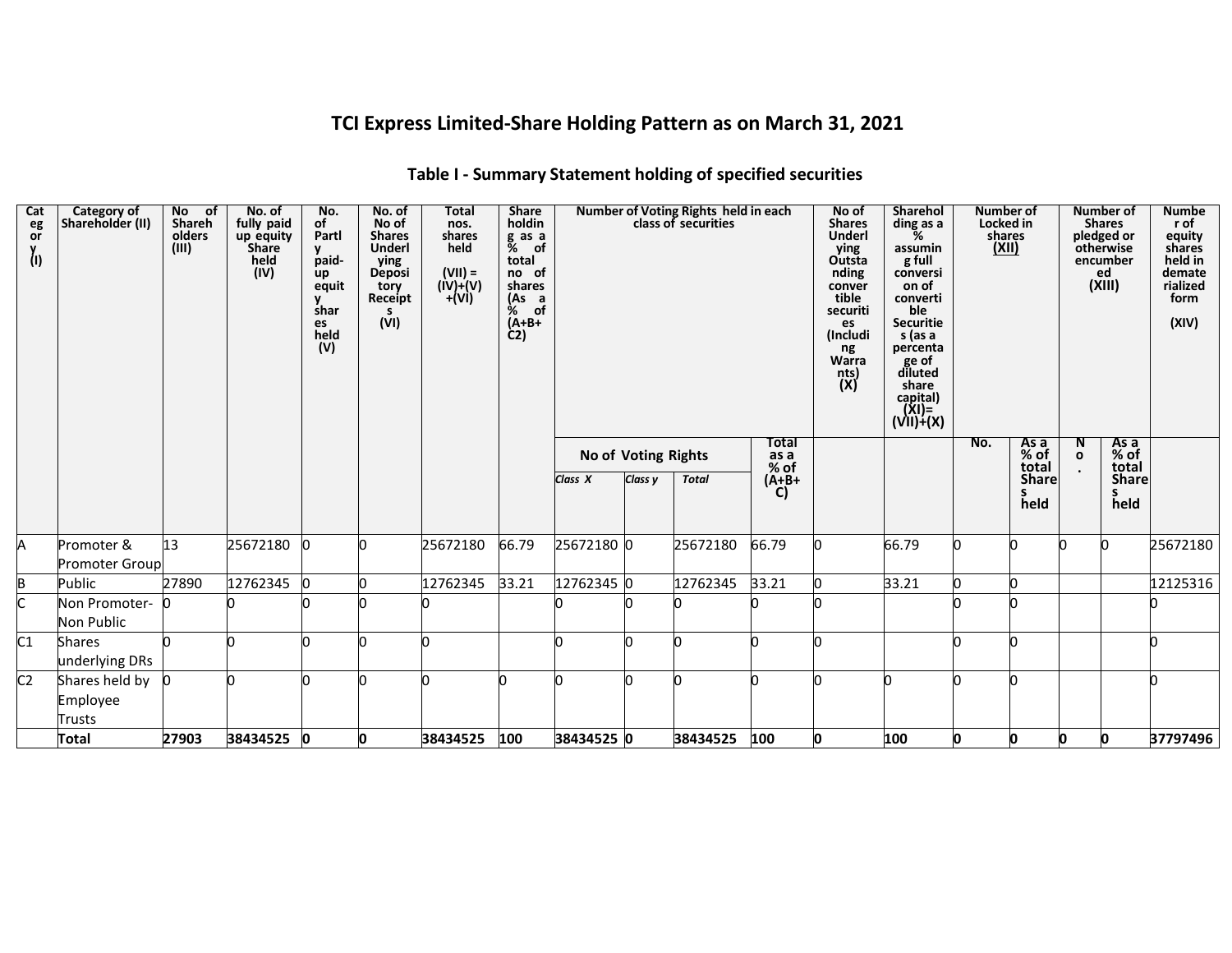|    | Categ Category & Name No of<br>ory (I) of the<br>Shareholder(II) | Sharehol fully | No of<br>equity<br>shares<br>held (IV) | No. of<br><b>Partly paid-Shares</b><br>ders (IV) paid up up equity<br>(V) | No. of No of Total No<br><b>Underlying</b><br>shares held Depository<br><b>Receipts</b><br>(VI) | <b>Held</b><br>VII=(IV+V+shares<br>VI) | of Shares ng as a % of each class of securities<br>total no of (IX)<br>(calculated<br>as per<br>SCRR, 1957 Class X Class Y Total rights |              | <b>No of Voting Rights</b> |                  | Total as a<br>% of Total<br><b>Voting</b> | <b>Underlying</b><br><b>Outstanding</b><br>convertible<br>securities<br>(Including<br><b>Warrants)</b> | Shareholdi Number of Voting Rights held in No of Shares Shareholding Number of<br>as a %<br>assuming full Shares<br>conversion of (XII)<br>convertible<br>Securities (as<br>a percentage No. | Locked in | As a % No.                                      | <b>Shares</b><br>(XIII) | <b>Number of</b><br>pledged or<br>otherwise<br>encumbered<br>As a % | <b>Number</b><br>of equity<br>shares<br>held in<br>demateria<br>lized form<br>(XIV) |
|----|------------------------------------------------------------------|----------------|----------------------------------------|---------------------------------------------------------------------------|-------------------------------------------------------------------------------------------------|----------------------------------------|-----------------------------------------------------------------------------------------------------------------------------------------|--------------|----------------------------|------------------|-------------------------------------------|--------------------------------------------------------------------------------------------------------|----------------------------------------------------------------------------------------------------------------------------------------------------------------------------------------------|-----------|-------------------------------------------------|-------------------------|---------------------------------------------------------------------|-------------------------------------------------------------------------------------|
|    |                                                                  |                |                                        |                                                                           |                                                                                                 |                                        | (VIII)<br>As a % of<br>$(A+B+C2$                                                                                                        |              |                            |                  |                                           | (X)                                                                                                    | of diluted<br>share capital)<br>$XI = (VII)+(X)$<br>As a % of<br>$(A+B+C2)$                                                                                                                  |           | $\mathsf{of}$<br>total<br><b>Shares</b><br>held |                         | of total<br><b>Shares</b><br>held                                   |                                                                                     |
|    | Indian                                                           | n              |                                        |                                                                           | n                                                                                               |                                        | n.                                                                                                                                      |              | n.                         |                  |                                           | n.                                                                                                     | n.                                                                                                                                                                                           | n         | n                                               | n                       | lo.                                                                 |                                                                                     |
| la | Individuals/Hind 10<br>u undivided<br>Family                     |                | 5969870                                |                                                                           |                                                                                                 | 5969878 15.53                          |                                                                                                                                         | 5969870<br>8 |                            | 878              | 5969 15.53                                | O.                                                                                                     | 15.53                                                                                                                                                                                        | n.        |                                                 |                         | lo.                                                                 | 5969878                                                                             |
|    | <b>DHARMPAL</b><br>AGARWAL - HUF                                 |                | 1019870                                |                                                                           | n                                                                                               | 1019878 2.65                           |                                                                                                                                         | 1019870<br>8 |                            | 1019 2.65<br>878 |                                           | 0                                                                                                      | 2.65                                                                                                                                                                                         | 0         |                                                 |                         | 0                                                                   | 1019878                                                                             |
|    | <b>VINEET AND</b><br>SONS - HUF                                  |                | 10382 0                                |                                                                           | n                                                                                               | 10382                                  | 0.03                                                                                                                                    | 10382 0      |                            | 10380.03         |                                           | 0                                                                                                      | 0.03                                                                                                                                                                                         | O.        | n                                               |                         | n                                                                   | 10382                                                                               |
|    | <b>VINEET</b><br>AGARWAL                                         |                | 9934970                                |                                                                           | n                                                                                               | 993497                                 | 2.58                                                                                                                                    | 9934970      |                            | 9934 2.58<br>97  |                                           | 0                                                                                                      | 2.58                                                                                                                                                                                         | O.        |                                                 |                         | n                                                                   | 993497                                                                              |
|    | <b>DHARMPAL</b><br>AGARWAL                                       | $\mathbf{1}$   | 4193140                                |                                                                           | n                                                                                               | 419314                                 | 1.09                                                                                                                                    | 4193140      |                            | 4193 1.09<br>14  |                                           | 0                                                                                                      | 1.09                                                                                                                                                                                         | 0         |                                                 | 'n                      | n.                                                                  | 419314                                                                              |
|    | <b>CHANDER</b><br><b>AGARWAL</b>                                 |                | 9171310                                |                                                                           | n                                                                                               | 917131                                 | 2.39                                                                                                                                    | 9171310      |                            | 9171 2.39<br>31  |                                           | 0                                                                                                      | 2.39                                                                                                                                                                                         | 0         | n                                               | n                       | n.                                                                  | 917131                                                                              |
|    | PRIYANKA<br>AGARWAL                                              | 1              | 9726040                                |                                                                           | n                                                                                               | 972604                                 | 2.53                                                                                                                                    | 9726040      |                            | 9726 2.53<br>04  |                                           | 0                                                                                                      | 2.53                                                                                                                                                                                         | n         | n                                               | n                       | n.                                                                  | 972604                                                                              |
|    | <b>URMILA</b><br><b>AGARWAL</b>                                  | 1              | 9252950                                |                                                                           | n                                                                                               | 925295                                 | 2.41                                                                                                                                    | 9252950      |                            | 9252 2.41<br>95  |                                           | 0                                                                                                      | 2.41                                                                                                                                                                                         | O.        | n                                               |                         | lo.                                                                 | 925295                                                                              |
|    | <b>CHANDRIMA</b><br>AGARWAL                                      |                | 3705280                                |                                                                           | n                                                                                               | 370528                                 | 0.96                                                                                                                                    | 3705280      |                            | 3705 0.96<br>28  |                                           | 0                                                                                                      | 0.96                                                                                                                                                                                         | n         | n                                               |                         | O.                                                                  | 370528                                                                              |
|    | VIHAAN<br>AGARWAL                                                |                | 1721660                                |                                                                           | n                                                                                               | 172166                                 | 0.45                                                                                                                                    | 1721660      |                            | 17210.45<br>66   |                                           | O                                                                                                      | 0.45                                                                                                                                                                                         | b.        | n                                               |                         | lo.                                                                 | 172166                                                                              |
|    | NAV AGARWAL                                                      |                | 1690830                                |                                                                           | n                                                                                               | 169083                                 | 0.44                                                                                                                                    | 1690830      |                            | 83               | 1690 0.44                                 | 0                                                                                                      | 0.44                                                                                                                                                                                         | 0         | n                                               | n                       | n.                                                                  | 169083                                                                              |
|    | <b>CHANDER AND</b><br>SONS-HUF                                   | Ю              |                                        | n                                                                         | o                                                                                               | n                                      | O.                                                                                                                                      | n            | n.                         | n.               |                                           | 0                                                                                                      | 0                                                                                                                                                                                            | O.        | n                                               | n                       | n.                                                                  |                                                                                     |
| b  | Central<br>Government/                                           | 0              |                                        | n                                                                         | n                                                                                               |                                        | О                                                                                                                                       | n            | n                          | n                |                                           | 0                                                                                                      | n.                                                                                                                                                                                           | n         |                                                 |                         | n                                                                   |                                                                                     |

# **Table II - Statement showing shareholding pattern of the Promoter and Promoter Group**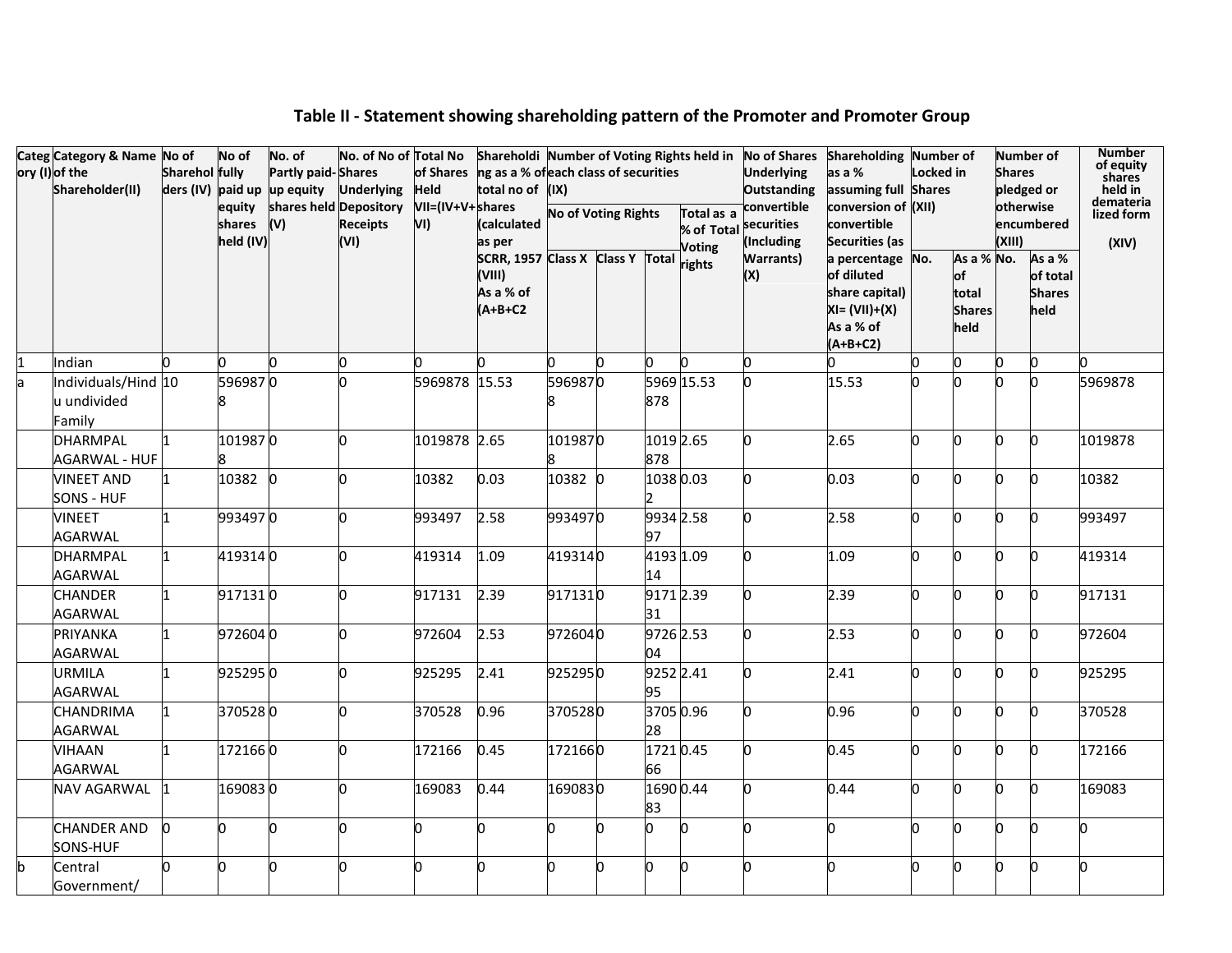|                         | State<br>Government(s)                                                                   |     |               |    |   |               |      |               |    |                  |            |     |                    |    |   |              |              |          |
|-------------------------|------------------------------------------------------------------------------------------|-----|---------------|----|---|---------------|------|---------------|----|------------------|------------|-----|--------------------|----|---|--------------|--------------|----------|
| c.                      | Financial<br>Institutions/<br><b>Banks</b>                                               |     | n             | n  |   | 'n            |      | lo.           | O. | lo.              | 'n.        | n   | n.                 | n  | n | b.           | 'n           | n        |
| $\overline{\mathsf{d}}$ | Any Other<br>(specify)                                                                   |     | 1970230<br>02 |    |   | 1970230 51.26 |      | 1970230<br>02 |    | 2302             | 1970 51.26 | 0   | $\overline{51.26}$ | O. |   | O.           | O.           | 19702302 |
|                         | <b>Bodies</b><br>Corporate                                                               |     | 1565720       |    |   | 156572        | 0.41 | 1565720       |    | 15650.41<br>72   |            | 0   | 0.41               | n. |   | 0            | l0           | 156572   |
|                         | TCI EXIM (P)<br><b>LIMITED</b>                                                           | I1. | 1565720       |    |   | 156572        | 0.41 | 1565720       |    | 1565 0.41<br>72  |            | 0   | 0.41               | 0  |   | 0            | 0            | 156572   |
|                         | Partnership<br><b>Firms</b>                                                              |     | 1954570<br>30 |    |   | 1954573 50.85 |      | 1954570<br>30 |    | 5730             | 1954 50.85 | O.  | 50.85              | 0  | n | O.           | n            | 19545730 |
|                         | <b>BHORUKA</b><br><b>EXPRESS</b><br><b>CONSOLIDATED</b><br><b>LIMITED</b>                |     | 1705820<br>33 |    |   | 1705823 44.38 |      | 1705820<br>33 |    | 8233             | 1705 44.38 | lo. | 44.38              | n. | n | O.           | n.           | 17058233 |
|                         | DHARMPAL<br><b>AGARWAL - TCI</b><br><b>TRADING</b>                                       | I1  | 2487490       |    |   | 2487497 6.47  |      | 2487490       |    | 2487 6.47<br>497 |            | O.  | 6.47               | O. | n | O.           | $\mathbf{0}$ | 2487497  |
|                         | Sub-Total $(A)(1)$ 13                                                                    |     | 2567210<br>80 |    | n | 2567218 66.79 |      | 2567210<br>80 |    | 2180             | 2567 66.79 | O.  | 66.79              | O. | n | O.           | O            | 25672180 |
| $\overline{c}$          | Foreign                                                                                  |     | 0             | h  | n | 0             | n.   | 0             | n  | lo.              | n.         | 0   | 0                  | 0  | n | <sup>o</sup> | n.           | n.       |
| a                       | Individuals (Non-O<br>Resident<br>Individuals/<br>Foreign<br>Individuals)                |     |               |    |   | n             |      | n.            | n. | h.               |            | h   | n                  |    |   | n.           | h            |          |
|                         | Government                                                                               |     | n             | n. |   | O.            | n    | n.            |    | lo.              | n.         | O   | 0                  | n  |   | n            | n            | n        |
| b<br>c<br>d             | <b>Institutions</b>                                                                      |     |               | n  |   | b             |      | n.            | n  | lo.              | n          | n   | n                  | h  |   | n            | n            | n        |
|                         | Foreign Portfolio 0<br>Investor                                                          |     |               | n  |   | n             |      | n.            |    | h.               | n          | n   |                    |    |   | n.           |              | n        |
| e                       | Any Other<br>(specify)                                                                   |     | n.            | n  |   | h             | n    | lo.           | n  | h.               | n.         | 0   | n.                 | n  |   | n            | 'n           | n.       |
|                         | Sub-Total $(A)(2)$ 0                                                                     |     | n.            | n  |   | 'n            |      | n.            |    | h.               |            | 0   | 0                  | o. |   | n            | b            |          |
|                         | Total<br>Shareholding of<br>Promoter and<br>Promoter Group<br>$(A)$ =<br>$(A)(1)+(A)(2)$ | 13  | 2567210<br>80 |    |   | 2567218 66.79 |      | 2567210<br>80 |    | 2180             | 2567 66.79 | 0   | 66.79              | h  |   | n.           | h            | 25672180 |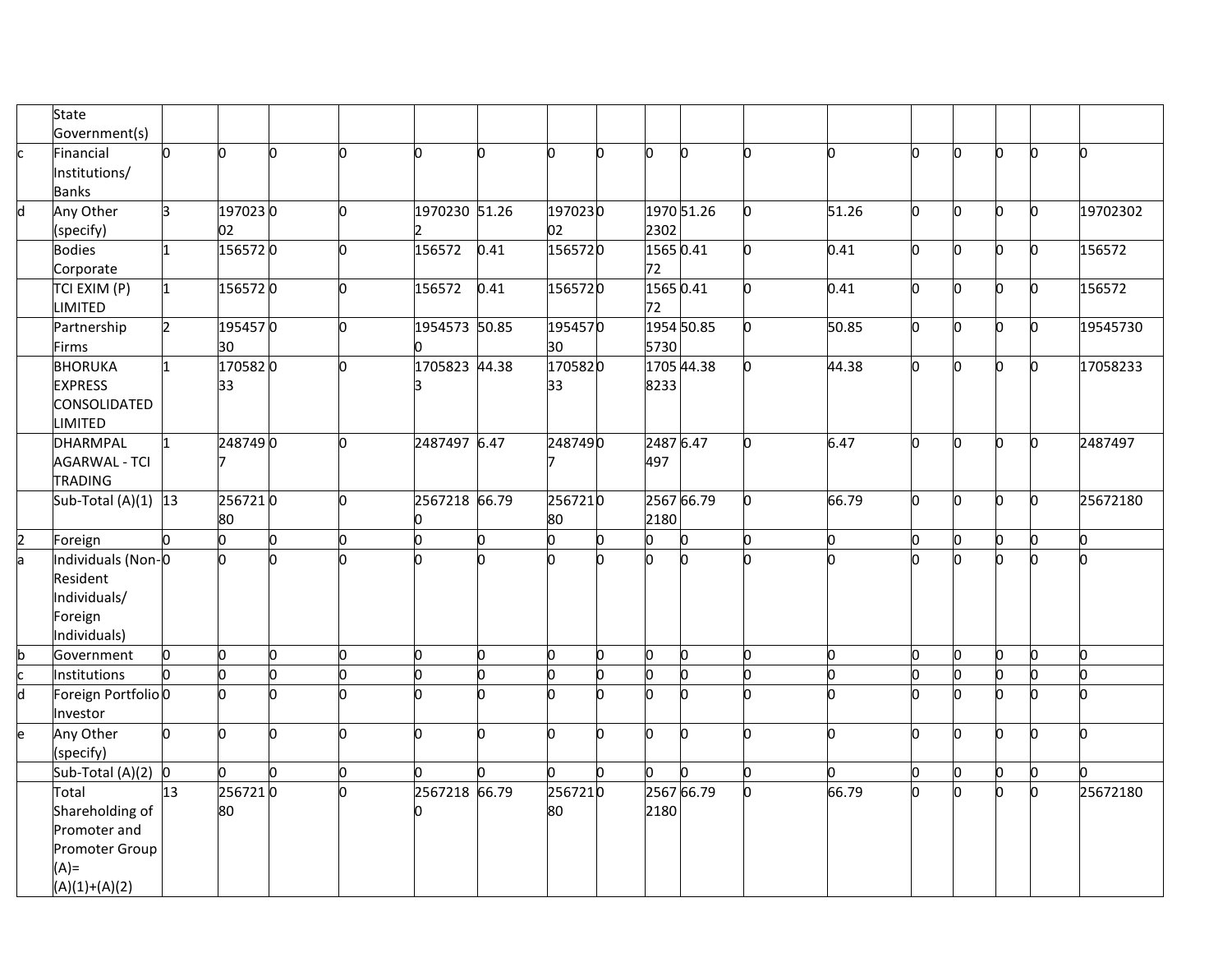|           | Cat Category & Name of No of         |        | No of fully No. of  |                  | No. of             |         | Total No of Shareholdi Number of Voting Rights held in each |                |               |               |               | No of            | <b>Shareholding</b>                     | <b>Number of</b> |                  | Number of |                       | Numb<br>er of     |
|-----------|--------------------------------------|--------|---------------------|------------------|--------------------|---------|-------------------------------------------------------------|----------------|---------------|---------------|---------------|------------------|-----------------------------------------|------------------|------------------|-----------|-----------------------|-------------------|
|           | ego the Shareholder(II)              |        | Shareh paid up      | Partly           | No of              |         | Shares Helding as a % of class of securities                |                |               |               |               | <b>Shares</b>    | as a %                                  | Locked in        |                  |           | <b>Shares pledged</b> | equity            |
| ry<br>(I) |                                      | olders | equity              | paid-up          | <b>Shares</b>      |         | $VII=(IV+V+$ total no of $(IX)$                             |                |               |               |               |                  | Underlying assuming full                | <b>Shares</b>    |                  |           | or otherwise          | shares<br>held in |
|           |                                      | (IV)   | shares<br>held (IV) | equity<br>shares | Underlyi VI)<br>ng |         | shares<br>(calculated                                       | <b>Class X</b> | Class Y Total |               | Total as a    |                  | Outstandin conversion of<br>convertible | (XII)            |                  | (XIII)    | encumbered            | demat<br>erializ  |
|           |                                      |        |                     | held             | <b>Deposito</b>    |         | as per                                                      |                |               |               | % of Total    |                  | convertible Securities (as a            |                  |                  |           |                       | ed                |
|           |                                      |        |                     | (V)              | ry                 |         | <b>SCRR, 1957</b>                                           |                |               |               | <b>Voting</b> | securities       | percentage of                           |                  |                  |           |                       | form              |
|           |                                      |        |                     |                  | <b>Receipts</b>    |         | (VIII)                                                      |                |               |               | rights        | (Including       | diluted share                           | No.              | As a % No.<br>of |           | As a %<br>of total    | (XIV)             |
|           |                                      |        |                     |                  | (VI)               |         | As a % of                                                   |                |               |               |               | <b>Warrants)</b> | capital) XI=                            |                  | total            |           | <b>Shares</b>         |                   |
|           |                                      |        |                     |                  |                    |         | $(A+B+C2$                                                   |                |               |               |               | (X)              | (VII)+(X) As a %<br>of $(A+B+C2)$       |                  | <b>Shares</b>    |           | held                  |                   |
|           |                                      |        |                     |                  |                    |         |                                                             |                |               |               |               |                  |                                         |                  | held             |           |                       |                   |
| la        | Mutual Funds/                        | 11     | 3940902 0           |                  | n                  | 3940902 | 10.25                                                       | 3940902 0      |               | 3940902 10.25 |               | 0                | 10.25                                   | O.               | b.               | n         |                       | 3940902           |
|           | <b>CANARA ROBECO</b>                 |        | 1214107 0           |                  |                    | 1214107 | 3.16                                                        | 1214107 0      |               | 1214107 3.16  |               | n                | 3.16                                    | n                | n                |           |                       | 1214107           |
|           | MUTUAL FUND A/C                      |        |                     |                  |                    |         |                                                             |                |               |               |               |                  |                                         |                  |                  |           |                       |                   |
|           | <b>CANARA ROBECO</b>                 |        |                     |                  |                    |         |                                                             |                |               |               |               |                  |                                         |                  |                  |           |                       |                   |
|           | <b>SMALL CAP FUND</b>                |        |                     |                  |                    |         |                                                             |                |               |               |               |                  |                                         |                  |                  |           |                       |                   |
|           | <b>HDFC TRUSTEE</b>                  |        | 787915              | $\Omega$         | n                  | 787915  | 2.05                                                        | 787915         | IO.           | 787915        | 2.05          | o.               | 2.05                                    | O.               | l0               | n         |                       | 787915            |
|           | COMPANY LTD. A/C                     |        |                     |                  |                    |         |                                                             |                |               |               |               |                  |                                         |                  |                  |           |                       |                   |
|           | <b>HDFC CAPITAL</b>                  |        |                     |                  |                    |         |                                                             |                |               |               |               |                  |                                         |                  |                  |           |                       |                   |
|           | <b>BUILDERVALUE</b>                  |        |                     |                  |                    |         |                                                             |                |               |               |               |                  |                                         |                  |                  |           |                       |                   |
|           | <b>FUND</b>                          |        |                     |                  |                    |         |                                                             |                |               |               |               |                  |                                         |                  |                  |           |                       |                   |
|           | INVESCO TRUSTEE 1                    |        | 846325              | $\bf{0}$         |                    | 846325  | 2.2                                                         | 846325         | n.            | 846325        | 2.2           | b                | 2.2                                     | n                | <sup>0</sup>     | n.        |                       | 846325            |
|           | <b>PRIVATE LIMITED -</b>             |        |                     |                  |                    |         |                                                             |                |               |               |               |                  |                                         |                  |                  |           |                       |                   |
|           | A/C INVESCO INDIA                    |        |                     |                  |                    |         |                                                             |                |               |               |               |                  |                                         |                  |                  |           |                       |                   |
|           | <b>EQUITY SAVINGS</b><br><b>FUND</b> |        |                     |                  |                    |         |                                                             |                |               |               |               |                  |                                         |                  |                  |           |                       |                   |
|           | <b>PRINCIPAL MULTI</b>               |        | 579227              | $\mathbf{0}$     | n                  | 579227  | 1.51                                                        | 579227         | l0            | 579227        | 1.51          | 'n               | 1.51                                    | O.               | 'n.              | n         |                       | 579227            |
|           | <b>CAP GROWTH</b>                    |        |                     |                  |                    |         |                                                             |                |               |               |               |                  |                                         |                  |                  |           |                       |                   |
|           | <b>FUND</b>                          |        |                     |                  |                    |         |                                                             |                |               |               |               |                  |                                         |                  |                  |           |                       |                   |
| b         | Venture Capital                      |        | n                   |                  |                    | 0       | h                                                           | o              | n             | O             |               | b                | o                                       | 0                | 'n               | n         |                       | h                 |
|           | Funds                                |        |                     |                  |                    |         |                                                             |                |               |               |               |                  |                                         |                  |                  |           |                       |                   |
| <b>с</b>  | Alternate                            |        | 18125               |                  |                    | 18125   | 0.05                                                        | 18125          | lo.           | 18125         | 0.05          | b                | 0.05                                    | 0                | <b>n</b>         | n         |                       | 18125             |
|           | <b>Investment Funds</b>              |        |                     |                  |                    |         |                                                             |                |               |               |               |                  |                                         |                  |                  |           |                       |                   |
| d         | Foreign Venture                      |        |                     |                  |                    | n       | n                                                           | n              |               | <sup>0</sup>  |               | n                | 0                                       | n                | n                | n         |                       | n                 |
|           | Capital Investors                    | 38     |                     |                  |                    |         |                                                             |                |               |               |               | b                |                                         |                  |                  | n         |                       |                   |
| le        | Foreign Portfolio                    |        | 871208              | n                |                    | 871208  | 2.27                                                        | 871208         | n             | 871208        | 2.27          |                  | 2.27                                    | O.               | n                |           |                       | 871208            |
|           | Investors<br>Financial               |        | 666                 |                  | n                  | 666     | O                                                           | 666            | n             | 666           |               | O                | 0                                       | O.               | b                | O.        |                       |                   |
|           |                                      |        |                     |                  |                    |         |                                                             |                |               |               |               |                  |                                         |                  |                  |           |                       |                   |

### **Table III - Statement showing shareholding pattern of the Public shareholder**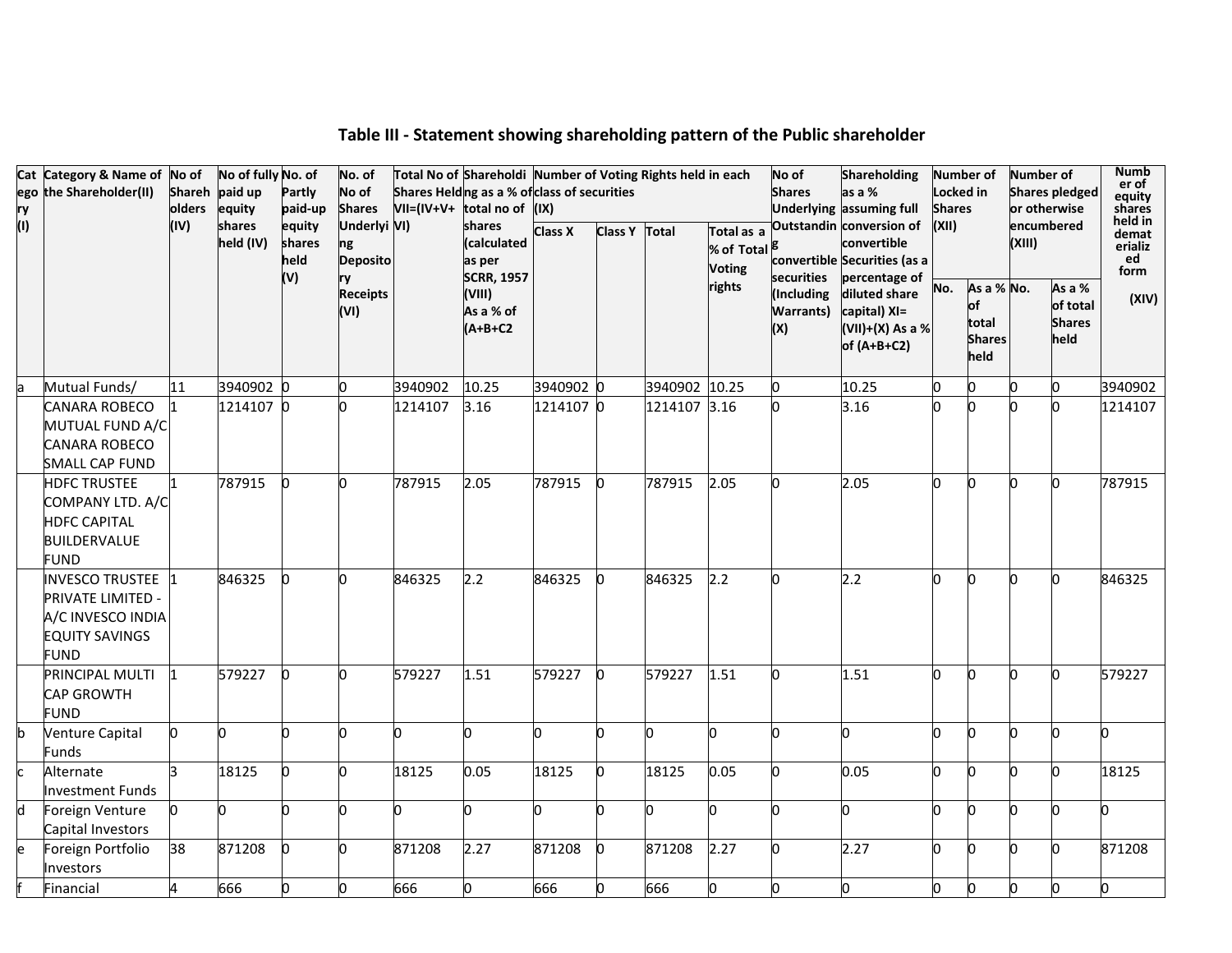|                         | Institutions/ Banks           |     |                 |          |    |         |       |           |          |               |      |     |              |   |    |   |    |         |
|-------------------------|-------------------------------|-----|-----------------|----------|----|---------|-------|-----------|----------|---------------|------|-----|--------------|---|----|---|----|---------|
| g                       | Insurance                     |     | n               |          | 0  |         |       | U         | U        | lo.           |      | 0   | n            |   | n. |   | U  |         |
|                         | Companies                     |     |                 |          |    |         |       |           |          |               |      |     |              |   |    |   |    |         |
|                         | Provident Funds/              | b.  | n               |          | O  | n       | n     | U         | n        | n             |      | 0   | 0            |   | n  |   |    | n       |
|                         | <b>Pension Funds</b>          |     |                 |          |    |         |       |           |          |               |      |     |              |   |    |   |    |         |
|                         | Any Other (specify) 0         |     | n               |          | 0  | n.      | n     |           |          | lo.           |      | 0   | O.           |   | 0  |   |    | n       |
|                         | Sub-Total (B)(1)              | 56  | 4830901         |          | b  | 4830901 | 12.57 | 4830901   | lo.      | 4830901 12.57 |      | 0   | 12.57        |   | O. |   |    | 4830235 |
| $\overline{2}$          | Central                       |     |                 |          |    |         |       |           |          |               |      |     |              |   |    |   |    |         |
|                         | Government/ State             |     |                 |          |    |         |       |           |          |               |      |     |              |   |    |   |    |         |
|                         | Government(s)/                |     |                 |          |    |         |       |           |          |               |      |     |              |   |    |   |    |         |
|                         | President of India            |     |                 |          |    |         |       |           |          |               |      |     |              |   |    |   |    |         |
|                         | Sub-Total (B)(2)              | O.  | O               |          | o  | n.      | lo.   | 0         | n.       | lo.           | n    | o   | O            |   | O. |   | n  | o       |
| 3                       | Non-institutions              |     |                 |          |    |         |       |           |          | n             |      |     | <sub>0</sub> |   | 0  |   |    |         |
| la                      | Individuals -                 |     | 26251 5307352 0 |          |    | 5307352 | 13.81 | 5307352   | $\Omega$ | 5307352 13.81 |      | b   | 13.81        |   | 0  |   |    | 4744092 |
|                         | Individual                    |     | 26248 4651797 0 |          | 0  | 4651797 | 12.1  | 4651797 0 |          | 4651797 12.1  |      | lo. | 12.1         |   | n. |   |    | 4088537 |
|                         | shareholders                  |     |                 |          |    |         |       |           |          |               |      |     |              |   |    |   |    |         |
|                         | holding nominal               |     |                 |          |    |         |       |           |          |               |      |     |              |   |    |   |    |         |
|                         | share capital up to           |     |                 |          |    |         |       |           |          |               |      |     |              |   |    |   |    |         |
|                         | Rs. 2 lakhs.                  |     |                 |          |    |         |       |           |          |               |      |     |              |   |    |   |    |         |
|                         | NIRMAL MISHRILAL 1            |     | 433960          |          | O. | 433960  | 1.13  | 433960    | Ю        | 433960        | 1.13 | 0   | 1.13         |   | n  |   |    | 433960  |
|                         | <b>BANG HUF</b><br>Individual | R.  | 655555          | $\Omega$ | b. | 655555  | 1.71  | 655555    | l0       | 655555        | 1.71 | b.  | 1.71         |   | n. | n |    | 655555  |
|                         | shareholders                  |     |                 |          |    |         |       |           |          |               |      |     |              |   |    |   |    |         |
|                         | holding nominal               |     |                 |          |    |         |       |           |          |               |      |     |              |   |    |   |    |         |
|                         | share capital in              |     |                 |          |    |         |       |           |          |               |      |     |              |   |    |   |    |         |
|                         | excess of Rs. 2               |     |                 |          |    |         |       |           |          |               |      |     |              |   |    |   |    |         |
|                         | lakhs.                        |     |                 |          |    |         |       |           |          |               |      |     |              |   |    |   |    |         |
| b                       | <b>NBFCs registered</b>       |     | h               |          | O  | n       | n     | 0         | O.       | O             |      | b.  | 0            |   | O. | n | n  | n       |
|                         | with RBI                      |     |                 |          |    |         |       |           |          |               |      |     |              |   |    |   |    |         |
|                         | Employee Trusts               | O.  | 0               |          | O. | n.      | O.    | n         | O.       | lo.           |      | 0   | O.           | n | 0  |   | n  | n       |
| $\overline{\mathsf{d}}$ | Overseas                      |     | n               |          |    |         |       |           |          | h             |      | n.  | n            |   | h  |   |    |         |
|                         | Depositories                  |     |                 |          |    |         |       |           |          |               |      |     |              |   |    |   |    |         |
|                         | (holding DRs)                 |     |                 |          |    |         |       |           |          |               |      |     |              |   |    |   |    |         |
|                         | (balancing figure)            |     |                 |          |    |         |       |           |          |               |      |     |              |   |    |   |    |         |
|                         | Any Other (specify) 1583      |     | 2624092 0       |          | 0  | 2624092 | 6.83  | 2624092 0 |          | 2624092 6.83  |      | 0   | 6.83         | n | O. |   | n  | 2550989 |
|                         | <b>Bodies Corporate</b>       | 340 | 741009          |          | n  | 741009  | 1.93  | 741009    | O.       | 741009        | 1.93 | 0   | 1.93         |   | 0  |   |    | 732739  |
|                         | <b>Clearing Members</b>       | 65  | 27748           |          | n  | 27748   | 0.07  | 27748     |          | 27748         | 0.07 | 0   | 0.07         |   | 0  |   |    | 27748   |
|                         | <b>Employees</b>              | 15  | 70603           |          | n  | 70603   | 0.18  | 70603     |          | 70603         | 0.18 | 0   | 0.18         |   | O. |   |    | 70603   |
|                         | Non-Resident                  | 767 | 231141          |          | O. | 231141  | 0.6   | 231141    | 0        | 231141        | 0.6  | 0   | 0.6          |   | n  |   |    | 166308  |
|                         | Indian (NRI)                  |     |                 |          |    |         |       |           |          |               |      |     |              |   |    |   |    |         |
|                         | Others                        |     | 11142           |          | o  | 11142   | 0.03  | 11142     | n.       | 11142         | 0.03 | 0   | 0.03         |   | O. |   | n. | 11142   |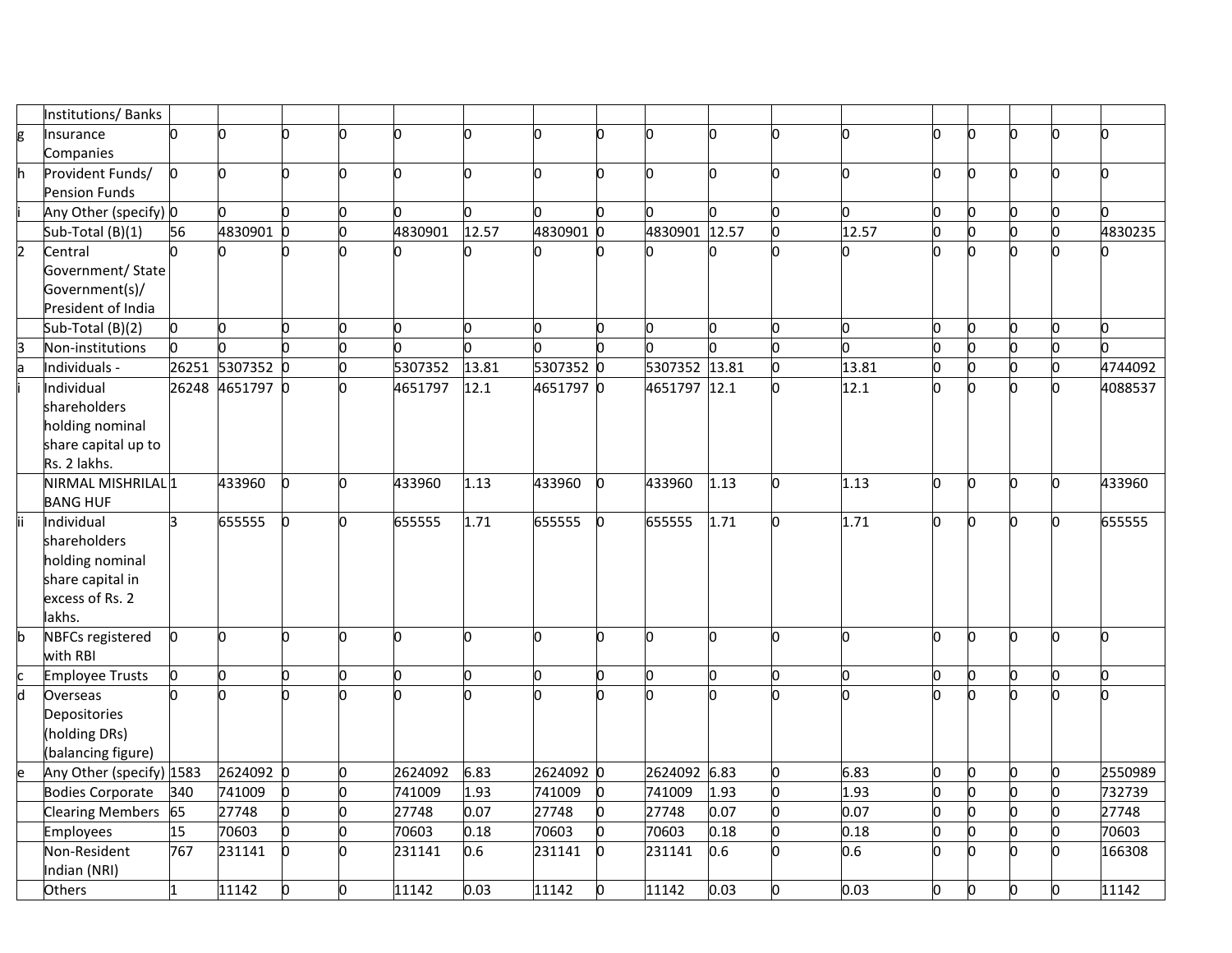| <b>Others</b>          | 386 | 1152787 0       |  | 1152787        |       | 1152787   | 1152787 3     |      |       |  |  | 1152787  |
|------------------------|-----|-----------------|--|----------------|-------|-----------|---------------|------|-------|--|--|----------|
| Sushma Chamaria        |     | 1015482 0       |  | 1015482        | 2.64  | 1015482 0 | 1015482 2.64  |      | 2.64  |  |  | 1015482  |
| Trusts                 |     | 27397           |  | 27397          | 0.07  | 27397     | 27397         | 0.07 | 0.07  |  |  | 27397    |
| Unclaimed or           |     | 362265          |  | 362265         | 0.94  | 362265    | 362265        | 0.94 | 0.94  |  |  | 362265   |
| Suspense or Escrow     |     |                 |  |                |       |           |               |      |       |  |  |          |
| Account                |     |                 |  |                |       |           |               |      |       |  |  |          |
| Sub-Total (B)(3)       |     | 27834 7931444 0 |  | 7931444        | 20.64 | 7931444 0 | 7931444 20.64 |      | 20.64 |  |  | 7295081  |
| <b>Total Public</b>    |     | 27890 1276234 0 |  | 12762345 33.21 |       | 1276234 C | 1276234 33.21 |      | 33.21 |  |  | 12125316 |
| Shareholding $(B)$ =   |     |                 |  |                |       |           |               |      |       |  |  |          |
| $(B)(1)+(B)(2)+(B)(3)$ |     |                 |  |                |       |           |               |      |       |  |  |          |

# **Table IV - Statement showing shareholding pattern of the Non Promoter- Non Public shareholder**

| ry<br>(1) | Cat Category & Name of No of<br>ego the Shareholder(II)                                          | olders<br>(IV) | No of fully No. of<br>Shareh paid up<br>equity<br>shares<br>held (IV) | Partly<br>paid-up<br>equity<br>shares<br>held | No. of<br>No of<br><b>Shares</b><br>Underlyi VI)<br>ng<br><b>Deposito</b> | Total No of Shareholdi Number of Voting Rights held in each<br>Shares Helding as a % of class of securities<br>$VII=(IV+V+$ total no of $(IX)$<br>shares<br>(calculated<br>as per | <b>Class X</b> | Class Y Total | Total as a<br>% of Total <sup>18</sup><br><b>Voting</b> | No of<br><b>Shares</b>                               | <b>Shareholding</b><br>as a %<br>Underlying assuming full<br>Outstandin conversion of<br>convertible<br>convertible Securities (as a | Number of<br>Locked in<br><b>Shares</b><br>(XII) |                                                    | <b>Number of</b><br>or otherwise<br>encumbered<br>(XIII) | Shares pledged                              | <b>Numb</b><br>er of<br>equity<br>shares<br>held in<br>demat<br>erializ<br>ed<br>form |
|-----------|--------------------------------------------------------------------------------------------------|----------------|-----------------------------------------------------------------------|-----------------------------------------------|---------------------------------------------------------------------------|-----------------------------------------------------------------------------------------------------------------------------------------------------------------------------------|----------------|---------------|---------------------------------------------------------|------------------------------------------------------|--------------------------------------------------------------------------------------------------------------------------------------|--------------------------------------------------|----------------------------------------------------|----------------------------------------------------------|---------------------------------------------|---------------------------------------------------------------------------------------|
|           |                                                                                                  |                |                                                                       | (V)                                           | <b>Receipts</b><br>(VI)                                                   | <b>SCRR, 1957</b><br>(VIII)<br>As a % of<br>$(A+B+C2$                                                                                                                             |                |               | rights                                                  | securities<br>(Including<br><b>Warrants</b> )<br>(X) | percentage of<br>diluted share<br>capital) XI=<br>(VII)+(X) As a % <br>of $(A+B+C2)$                                                 | No.                                              | As a % No.<br>Юt<br>total<br><b>Shares</b><br>held |                                                          | As a %<br>of total<br><b>Shares</b><br>held | (XIV)                                                                                 |
|           | Custodian/DR<br>Holder                                                                           |                |                                                                       |                                               |                                                                           |                                                                                                                                                                                   |                |               |                                                         |                                                      |                                                                                                                                      |                                                  |                                                    |                                                          |                                             |                                                                                       |
| 2         | Employee Benefit<br>Trust (under SEBI<br>(Share based<br>Employee Benefit)<br>Regulations, 2014) |                |                                                                       |                                               |                                                                           |                                                                                                                                                                                   |                |               |                                                         |                                                      |                                                                                                                                      |                                                  |                                                    |                                                          |                                             |                                                                                       |
|           | Total Non-<br>Promoter-Non<br>Public Shareholding<br>$(C) = (C)(1)+(C)(2)$                       |                |                                                                       |                                               |                                                                           |                                                                                                                                                                                   |                |               |                                                         |                                                      |                                                                                                                                      |                                                  |                                                    |                                                          |                                             |                                                                                       |